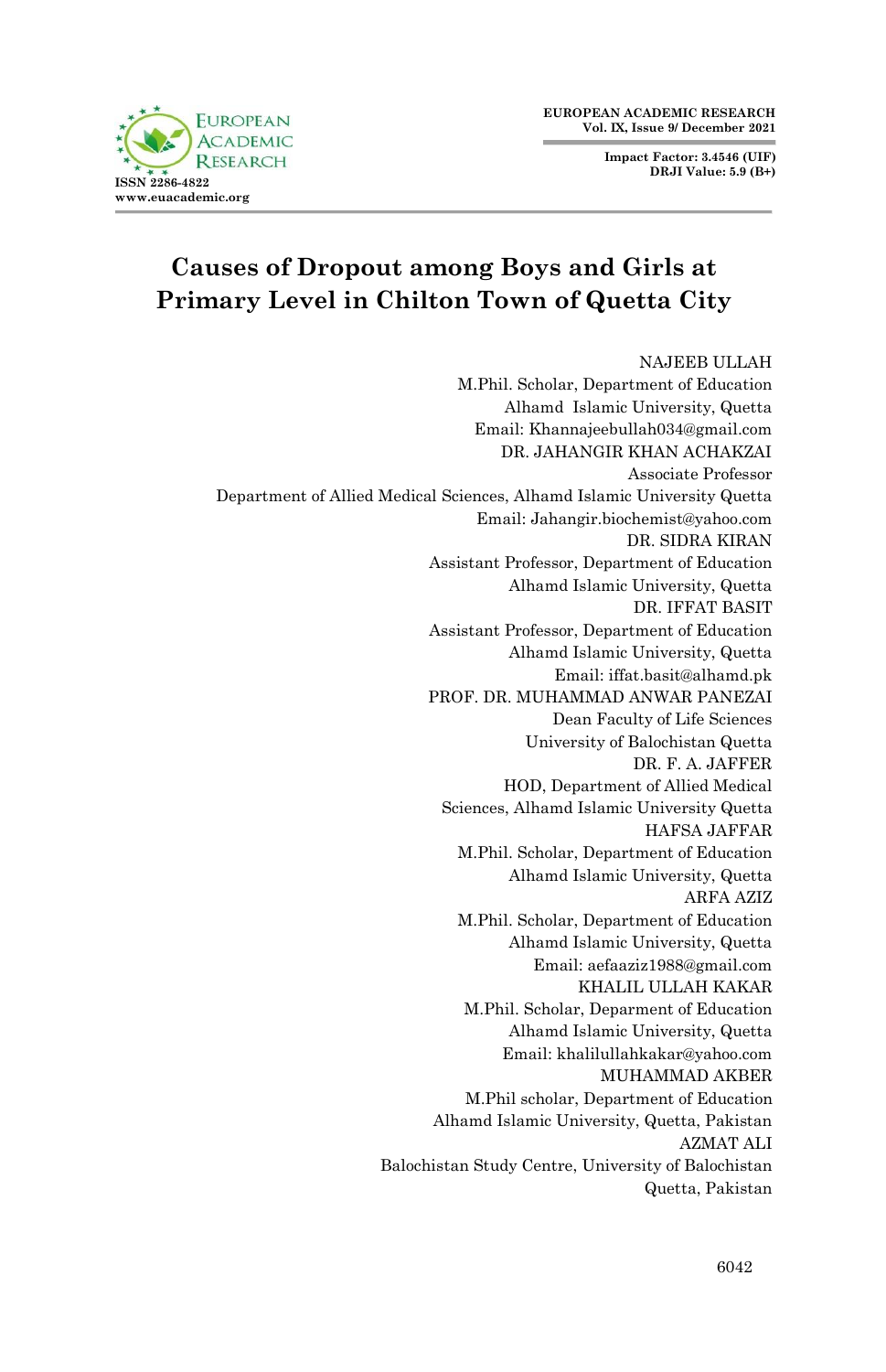#### **Abstract**

*The purpose of this study was to know and investigate the main causes of dropout among boys and girls at primary level in two union councils kuchlak and baleli Chilton town Quetta City. As these were the most affected areas regarding dropout, and in past no research work had been conducted in these areas at primary level to investigate the causes behind dropout which no doubt was an alarming issue not only for the education department but also for the parents of the children. Quantitative research method was adopted, random sampling method was use and data was collected through questionnaires from some 50 primary school teachers, 100 primary school students and 50 parents of the concerned area.*

**Keywords:** Education, Dropout, Primary level, Teacher, Lc"s /Supervisors, DDEO, DEO, Quetta.

#### **INTRODUCTION:**

Education all over the world is considered as the backbone and development of a nation; no societies can progress and be prosper until quality education is not provided to its people, because these are the people of a nation who are considered as human resource of the development of a nation in future. No nation of the world will be able to develop and achieve its goals without considering education as the most important source of development, because education is considered to be the most important part of human life in every society, the modification and lifestyle of every individual member of a society has a deep concern with education whether men or women, gone are the days when education was considered only for the male members of the society and female members an important part of the society were only restricted to household works and their sole duties were only to look after their children inside the Homes. Now the world has been progressing day by day and every human whether men or women have an equal opportunity of getting education and playing their important part in the Development of stable and prosper societies.

Islam also Forces all men and women to get education, as in the first verse it says to "read" **(1)** al Quran (96). and "those who knows are not equal to those who does not" **(2)** al Quran (surah az-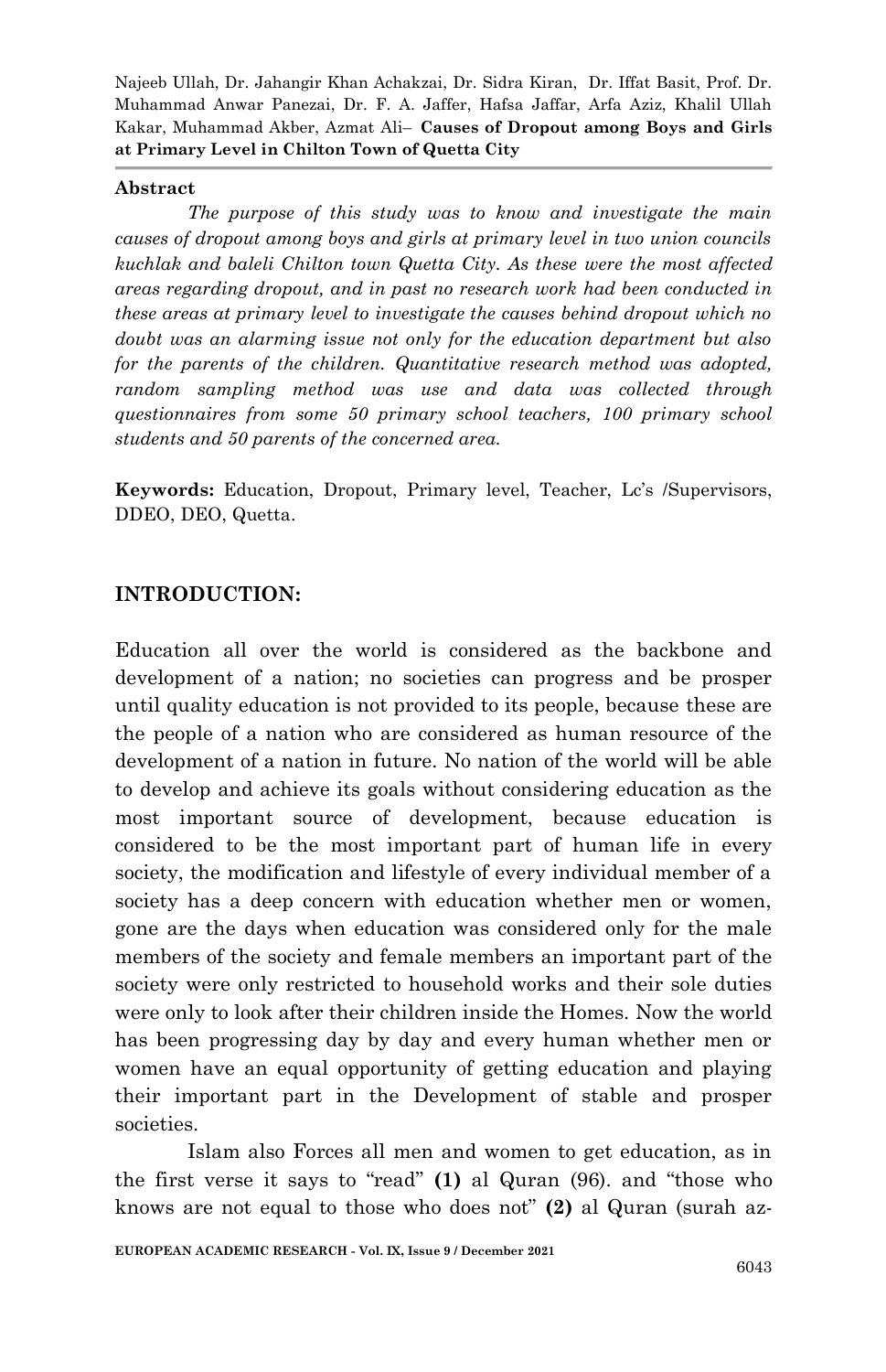zumar 39;1-9) Knowledge has always been supported and promoted by every religion of the world and because of knowledge human beings have distinction over angels as Quran says "And Adam was told all the names" **(3)** Al Quran (2;31) and, with ahadees of the last prophet of Islam Hazrat Muhammad (PBUH) The importance of seeking knowledge is also emphasised in different ways and on different occasions like he says "every Muslim man and woman shall seek knowledge" **(4)** al hadees (sunan ibne maja 224) and, further elaborating the importance of education he suggested to "Get it even if someone has to go to China for sake of it" **(5)** al hadees.

According to Plato, the aim of education is the welfare of both the individual and the Society. It is the source through which society seek discipline and make the individuals of the society capable and knowledgeable through which they can find out solutions to their problems. Education sector has always been remained the most important source of development for all nations of the world, today the world is moving from backwardness to development with the help of providing quality education to its people which produces them human resource of high quality and stable position in today's globalised world.

It is the responsibility of a state to provide basic primary education to every child because it is the most important and fundamental need of a child"s education without which it will not be possible for us to compete the world in education sector.

In our country Pakistan children having age of 5 to 9 attend primary schools which starts from kachi to class five in government and private schools and some religious institutions called madrasas in two languages Urdu & English.

Children who are not going to schools are considered as out of school"s children, in constitution article (25 -A) the age of school going children is 5 to 16 years. Out of school children are of two types. Children who have never been to school and those who attended school and then left it for some reasons are called out of school children (6).

Pakistan has been suffering from serious education crisis, millions of children in Pakistan do not go to schools, and those in schools have been facing so many problems like teacher"s absentees,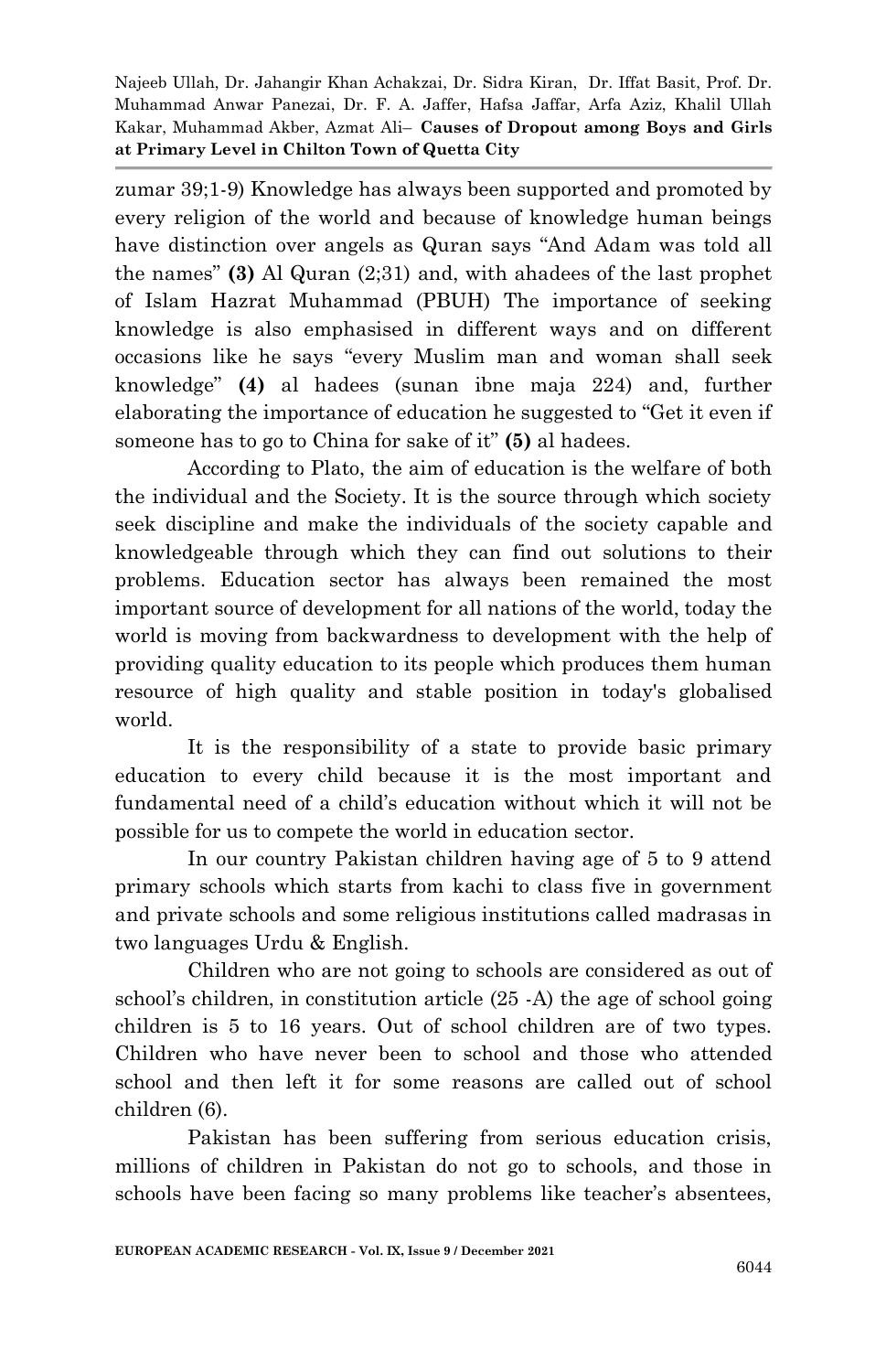lack of facilities, corporal punishment, and not enough good learning environment. In Pakistan dropout is a serious issue and is not solved yet in educational history and disturbs the socioeconomic stability of the state. So the issue should be solved and defined appropriately before it gets worst. (**7)** Farooq, M.S (1948). In educational process one of the main causes of dropout is low per capita, social capital needs to be increased to gain the tendency of students to end the issue of high dropout in schools (8).

Reports at national and International level verifies that there are 150,129 schools in which 131,376 88 % are govt and 18,753 12 % are private and the number of children who are not enrolled in schools is 5 million with girls 60% and boys 40% (9).

The condition of education in balochistan is even worse where some 70 % children are not going to schools in which 78 % are girls and 67 % are boys of primary school age and the reason behind this is the distance of their homes from schools **(10)** (unicef). Baluchistan is the largest province of Pakistan by area, where children have to travel and walk every 30 kilometres to reach a primary school, 260 kilometres and 360 kilometres to reach middle and high schools. (11). Keeping in view the distance from homes to schools there is always a risk of insecurity for school children specially for female students which can also be a cause of dropout.as female education in Pakistan is already effected and the ratio of dropout among them is high and the causes behind are parent"s role, traditional and social norms, lack of Educational facilities (12).

There might be many causes of drop out but some of the most serious causes are schools with large numbers of students, Teachers poor behaviour with students, Poor teaching methods, Changes in curriculum on regular basis, Lack of parent"s interest in children's education, no extra Co-curricular activities, and long distance from schools are those major issues responsible for high dropout (13).

### **LITERATURE REVIEW**

Quality education is considered to be the most important factor for the development of a nation, and as nation, Pakistan has been suffering from Ups and downs in education sector and this is because its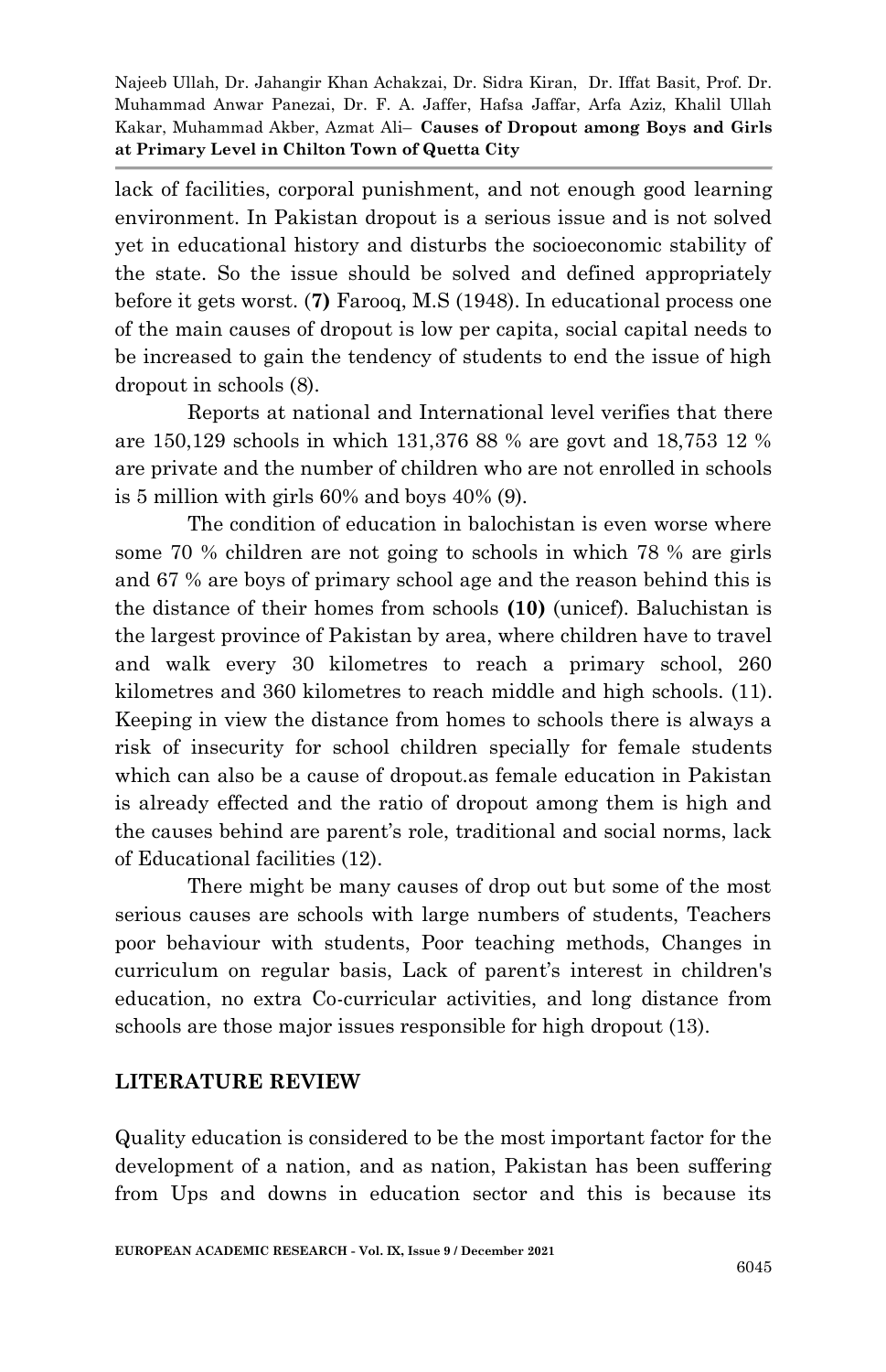allocation budget on education is not good enough and the result of which is that we have 102nd position out of 120 in in education sector in today's modern world which is not satisfactory at all with allocation of only 2.3% of GDP on education annually (14).

The present education system of Pakistan is more than 80 years" old which was imposed on us by British colonial, since then we have been following the same educational system. But now experts believe that it is time to Bring changes in our educational system because that much old educational system cannot fulfil our educational needs in 21st century. In Pakistan There are mainly three main Education system 1st Government education institutions for the middle classes of the nation  $2<sup>nd</sup>$  private sector for the elite class of the nation and 3rd Religious Educational institutions like madaris for the poor.

Public schools in Pakistan are the largest and free source of education for the people in which the environment for teaching and learning is worse. Having issues like Lack of resources, Recruitment of teachers without merit, large number of students, Low schools budget and poor monitoring system (15).

Father of the nation Quid e azam Muhammad Ali Jinnah in the first education conference in November 1947 explaining the importance of education said that: "We as a nation cannot progress without education and it should be our First priority to provide education to every child so that we can make well educated people for Pakistan" (16).

Though all important initiatives have been taken and numerous educational policies have been developed and conferences conducted since the Independence Day but still positive results regarding satisfactory educational programmes have not been achieved yet.

Education conference in 1947 clearly defines the Provision of education for all. According to commission on national education 1959 unstable political situation is the reason Because of which the targeted goals could not be achieved. In education policy of 1970 all possible opportunities regarding Opening of the educational institutions and maintenance of teaching staff in all schools were considered most important. Education policy of 1972-80 promises the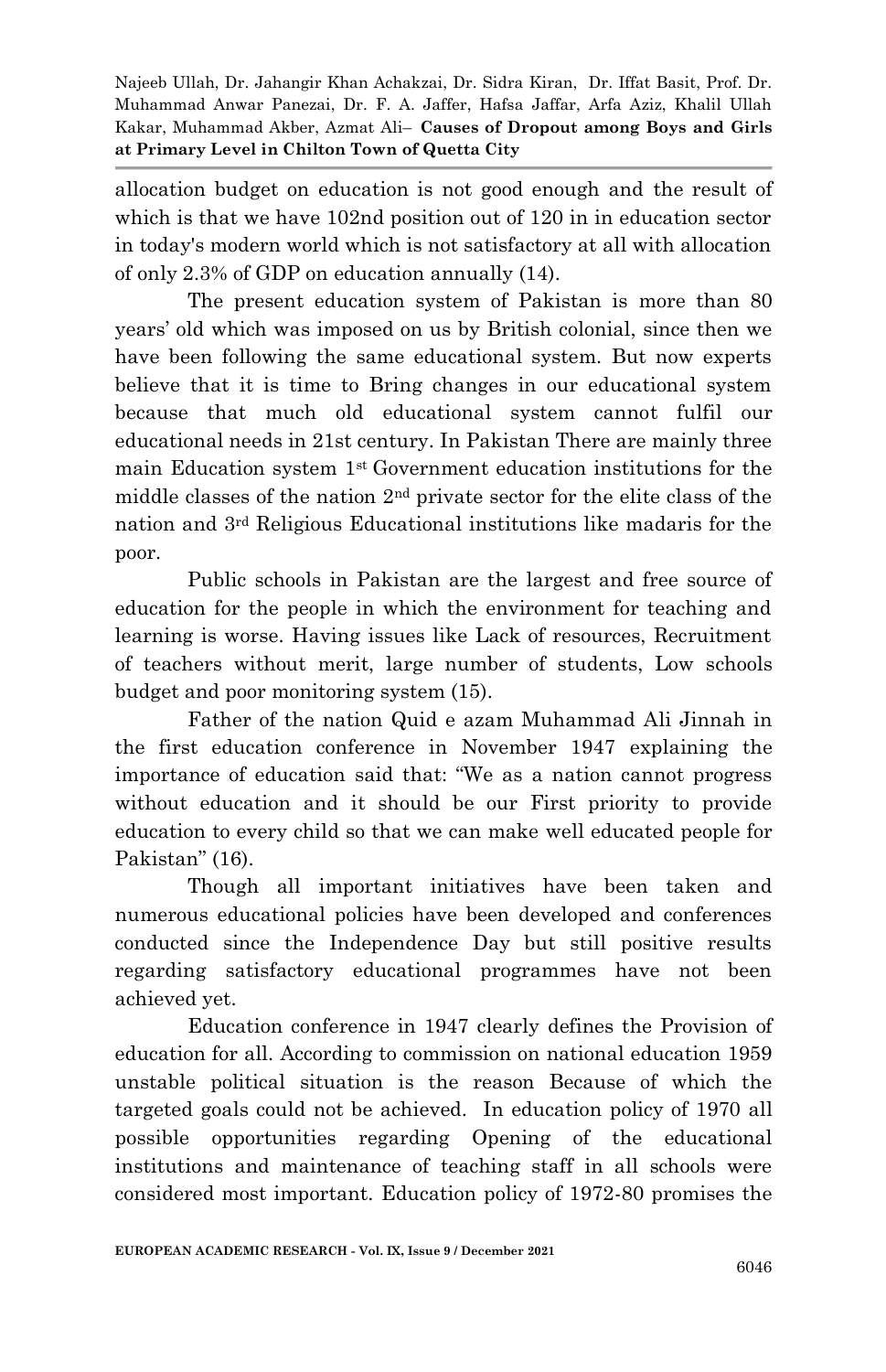provision of education without gender discrimination with educational services for all backward adults of the nation, Teachers, Students and parents were also considered the important part in educational process.

It was decided in 1977 national educational conference that there should not be any discrimination for boys and girl"s students in schooling. Both will be provided same facilities in the country regarding education. Some most important and serious initiatives had also been taken in national education policy 1998-2010 in which a target of literacy rate from 39 percent to 55 % in 5 years and 70 % by the year 2010 was in policy and a target of 90% enrolment between 5 to 9 years of age was to be enrolled in schools. Provision of all facilities in schools was considered mandatory. PMLN in his regime announced national education policy 2017-2025 with the Responsibility of providing free and quality education, All Modern and instructional facilities for students in schools with friendly learning atmosphere, it was also targeted that Large number of special children will be enrolled in special education sector.

Single national curriculum 2020-2021 also focuses on free and fair opportunities of education for all children without any discrimination of cast, creed, religion and colour. (17) Suhag, A. K., & Khan, N. (2020) Pakistan since its date of creation has been trying its level best to overcome the problems that she has been facing regarding education. Every elected government in her Time of Tenure Has tried to present and implement its best education policies to overcome the Problems in education sector. But very unfortunately there are still numerous problems in our education system that needs the utmost attention of government and education policy makers.

At current Pakistan's literacy rate is just 58% which is very low as compare to our neighbor countries Iran with literacy rate of 85%, China with 80% and India with 74% of literacy rate. And the female literacy rate in the country is very low. Pakistan stands the second highest nation with out of school children which is 22.8 million children from age 5 to 16 years with representation of 44% of its population.5 million children from age 5 to 9 have never been enrolled in school (18).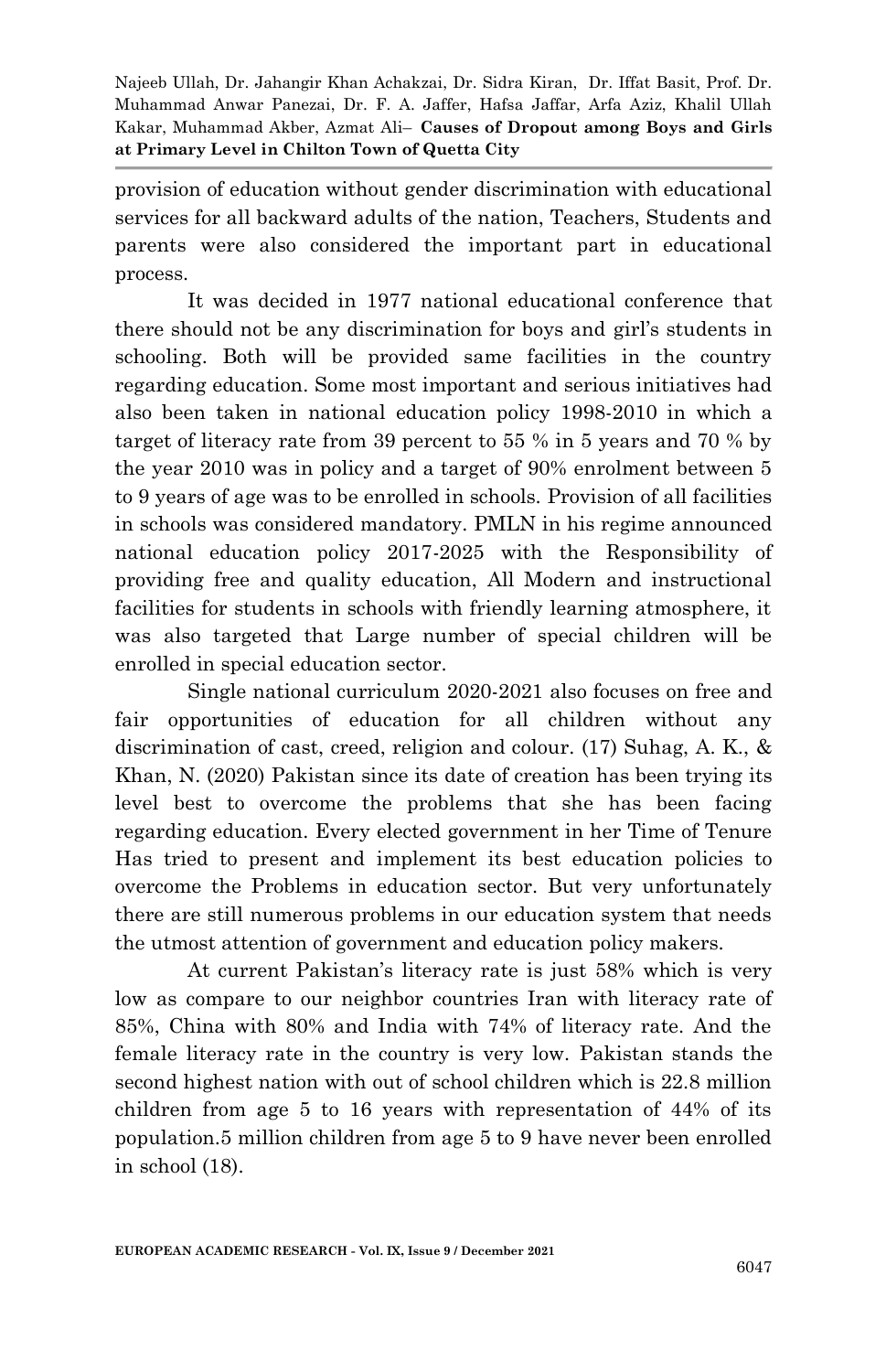In balochistan the condition of education as compare to other provinces of the country is even worse where more than one million children are out of schools in which 78% of girls and 68% are of boys (19). Dropout from schools is a serious issue, there are many reasons behind it but some of them cannot be neglected which can be social, cultural, economic, and political. Poverty has a link with dropouts from schools (20).

Poverty is one of the root causes of dropout, in many school's dropout ratios each year is very high and economic factors are considered as cause of dropping out from school, a child who belongs to a poor family will definitely work and earn some money (21). Migration of a Child"s family from one place to another is another major cause of dropout which severely disturbs the attendance and academic performance of a child (22).

Punishing children very harshly and in unskilled ways is nowadays a trend in schools and it has long lasting negative effects on a Childs personality which only develops negative personality traits in Him/her, such as fear of teachers, problems in learning, escaping and absenteeism from school, which finally ends with drop out from the school (23). School distance Is another factor because of which many of the students are at risk of dropping out from school, if the distance of school is too far from their homes especially young girls are at more risk because of sexual harassment (24).

Early marriages also contribute to drop out of female students from school. Parents no more consider education beneficial for girls and arrange their marriages early (25). Teachers absenteeism from schools is another factor of high dropout which not only effects students" achievement but can also cause the absenteeism in students too (26).

#### **RESEARCH METHODOLOGY**

Quantitative research methodology was adopted, and the details of research methodology are as under: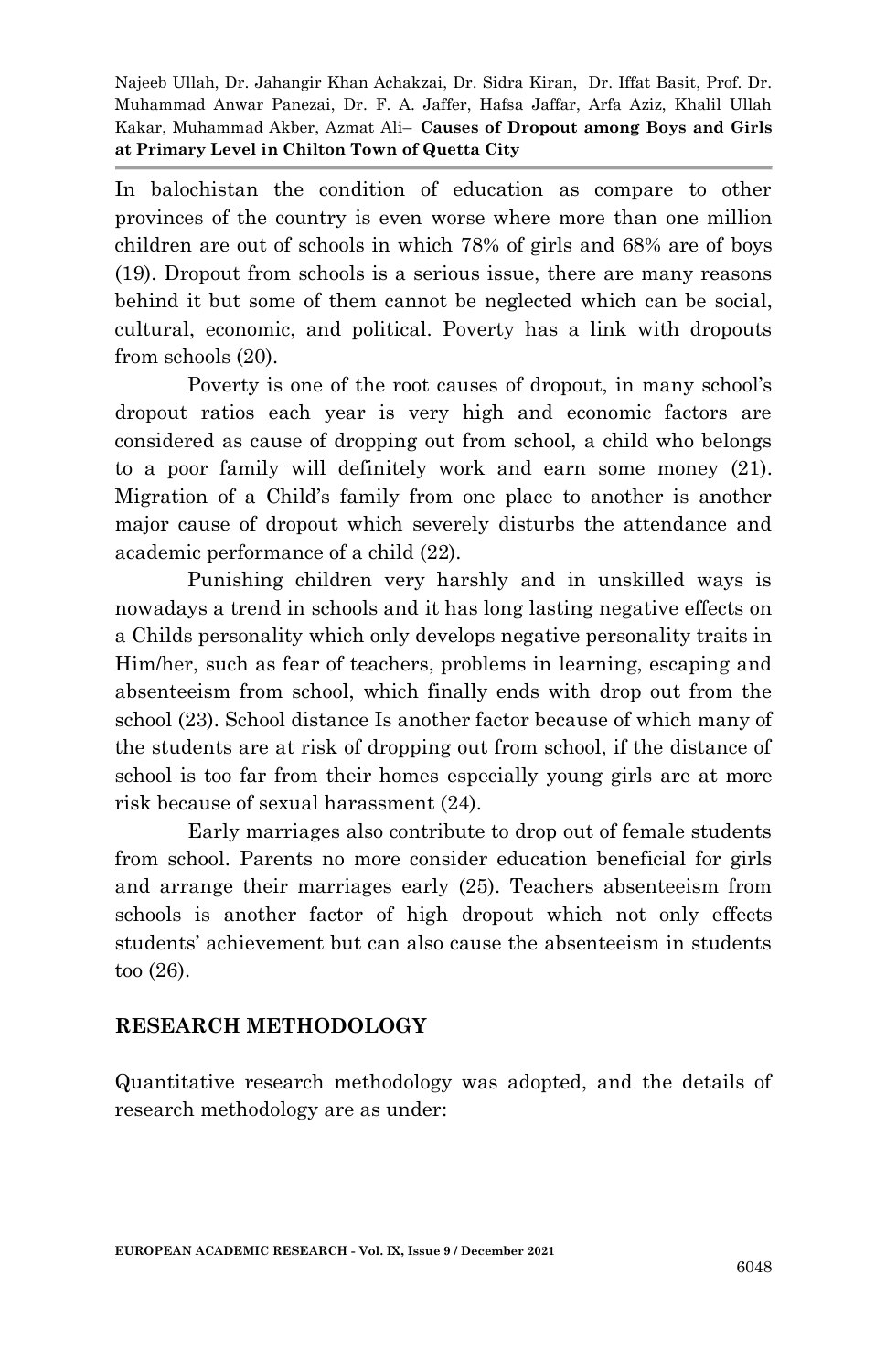#### **Population of the study**

The present study was designed to know the "causes of dropout among boys and girls at primary level in two union councils of Chilton town Quetta city kuchlak and beleli" primary school teachers, students of primary schools and parents of the students of above mentioned area were the population of the study.

#### **Sampling method**

Random sampling method was used to select a representative sample for generalisation of results in which 50 primary school teachers, 100 primary school students and 50 parents of the students were selected randomly.

#### **Data collection tool**

Both primary and secondary data were collected, close ended questionnaire was designed based on 3 point Likert scale followed as Yes, to some extent and No. Questionnaire was also designed in simple Urdu language as to achieve satisfactory answers from the respondents, and the researcher personally distributed and collected the questionnaire from the respondents.

#### **Pilot testing of questionnaire**

Pilot testing of questionnaire was conducted through 15 primary school teachers 20 primary school students and 15 parents of the students and after conducting the test No errors were found in the questionnaire, no problem was faced by the researcher in data collection and all the respondents responded well and the refusal were almost none.

#### **Data analysis**

The collected data was then analysed and presented with pie charts having percentages.

#### **RESULTS AND DISCUSSIONS**

After achieving the results the following main causes were identified responsible for the dropout of students from schools.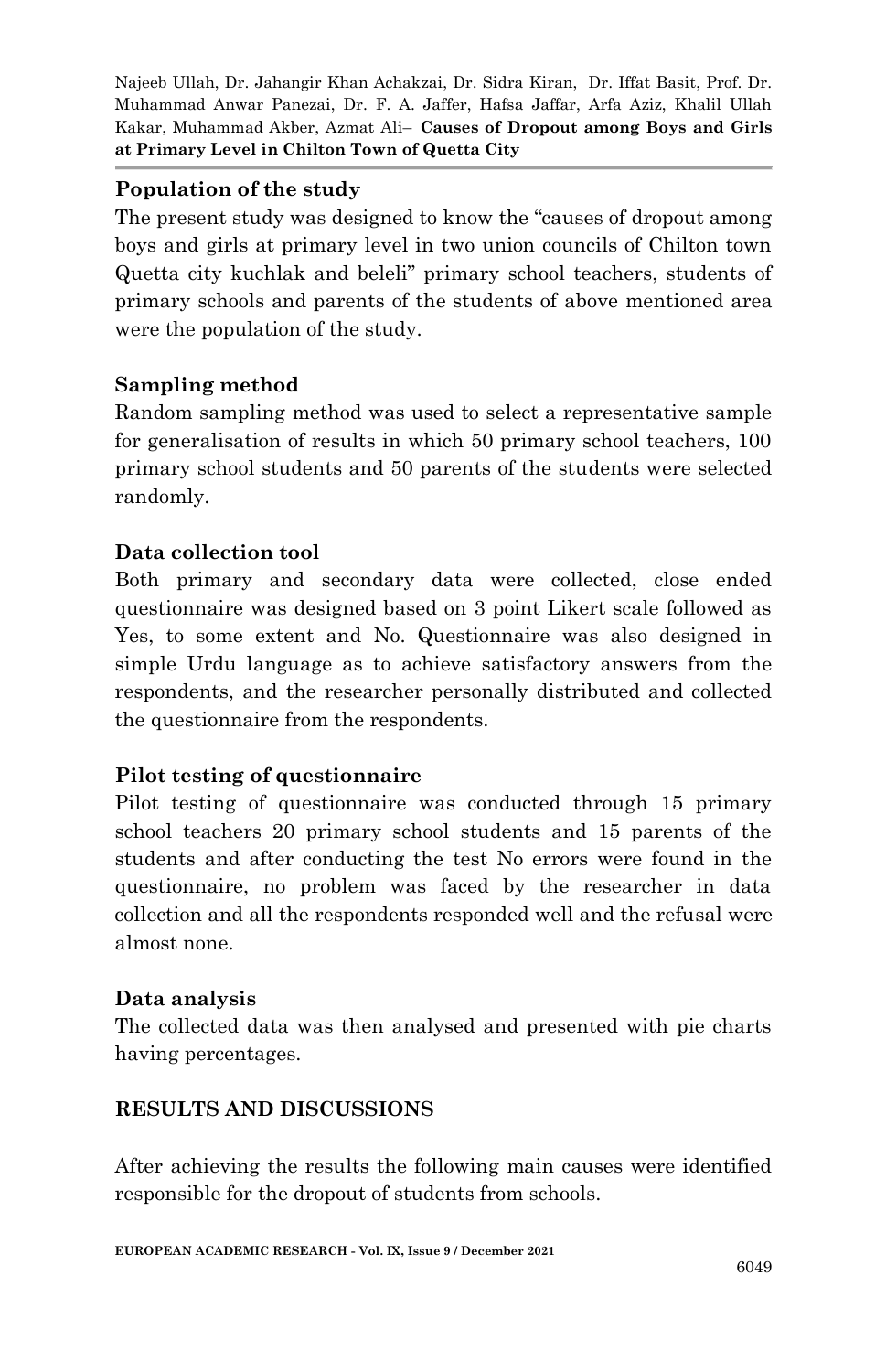### **Poverty**

Poverty is one of the major cause of dropout, according to large number of parents they could not afford the expenses for their children"s education. The data in Figure No 1 shows that 61% of the parents, 22% of the teachers and 17% of the students Consider poverty as one of the major cause of drop out from schools.

**Figure 1:** shows the views of respondents in percentages about poverty the major cause of dropout.



# **Distance of schools**

Distance of school is another major cause of dropout, according to respondents Students face many problems reaching their schools like security, Sexual harassment, harsh weathers etc. which results high dropouts of students from schools. in Figure 2, 50 % of the parents, 33 % students, and 17 % of the teachers Consider school distance as another major cause of drop out.

**Figure 2:** Shows the views of respondents in percentages about distance of schools as major cause of drop out.



### **Unskilled teachers**

It was observed that many of the teachers were unskilled and they were not facilitated with professional trainings. a large number of students were not satisfied with the teaching methods of the teachers.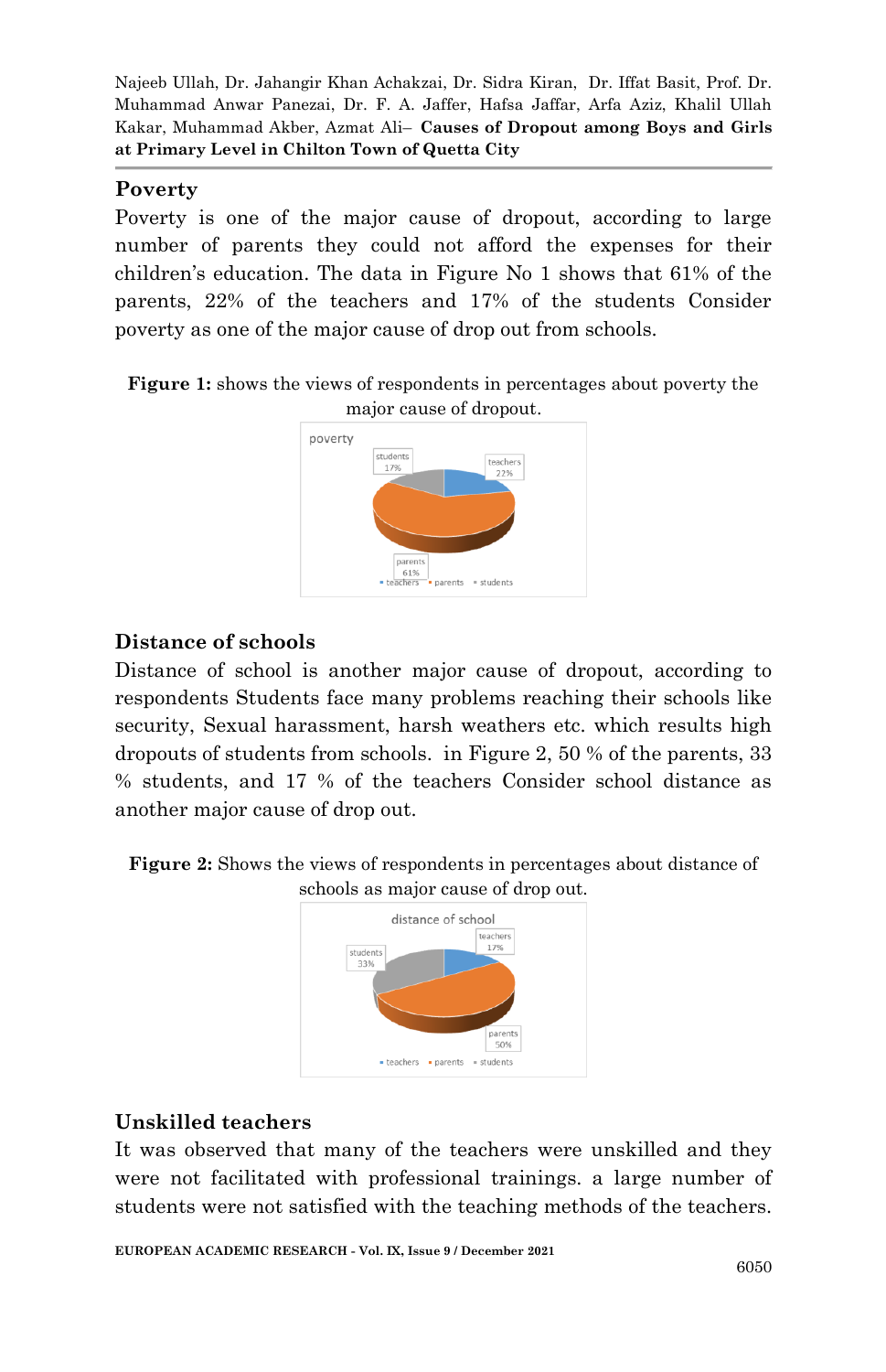50 % of the Students, 39% of the parents, and 11% of the teachers Considered unskilled teachers responsible for high dropout as given in Figure 3.

#### **Figure 3:** Shows the views of respondents in percentages about unskilled teachers another major cause of dropout.



#### **Corporal punishment**

It was observed during teaching and learning process that the behavior of most of the teachers with their students was very harsh. In Figure 4, 61% of the parents, 33% of the students Have Witnessed corporal punishment in schools and only 6% of the teachers Accepted It Which is another major cause of dropout.





### **Lack of child's interest**

It was also noted that most of the students were not taking interest in their studies. They used to delay their homework and daily tasks of the school According to the parents and teachers of the school. Which is also a major cause of dropout as given in figure 5 with 39% of parents, 33% of teachers and 28% of students views.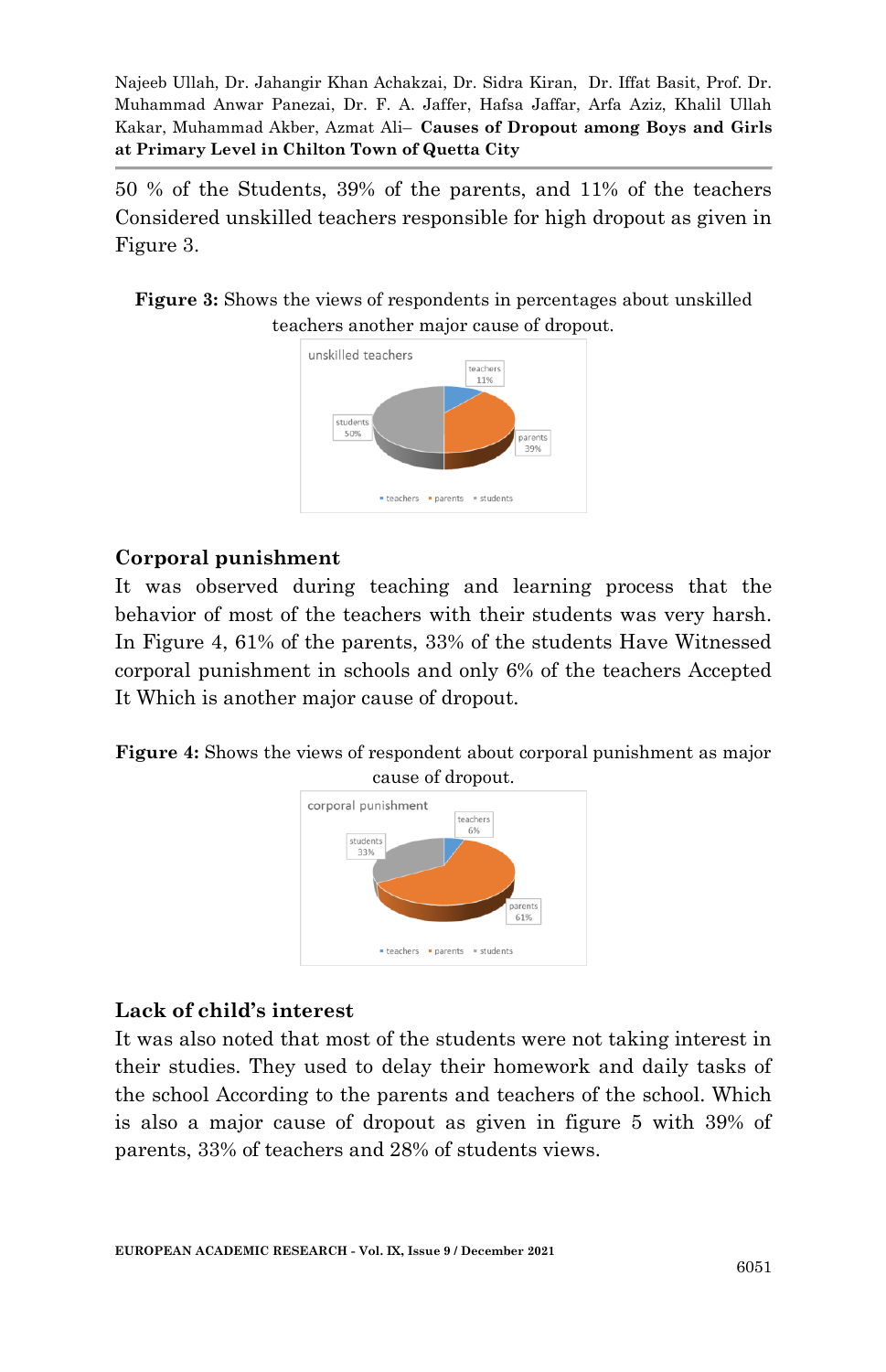**Figure 5:** shows the views of respondents about lack of child's interest as major cause of dropout



#### **Illiterate parents**

Majority of students" dropout from schools Because their parents are illiterate and are unaware with the importance of education. 44% of the parents, 39% of the teachers, and 17% of students Consider the illiteracy of parents a Major cause of dropout as shown in figure 6.





#### **Family migration**

Migration of families from one place to another is noted as another Major cause of dropouts. According to 45% of the parents, 33% of the students and 22% of the teachers as given in figure 7 Migration is also one of the major cause of drop out Because of which the students have to abandon the studies.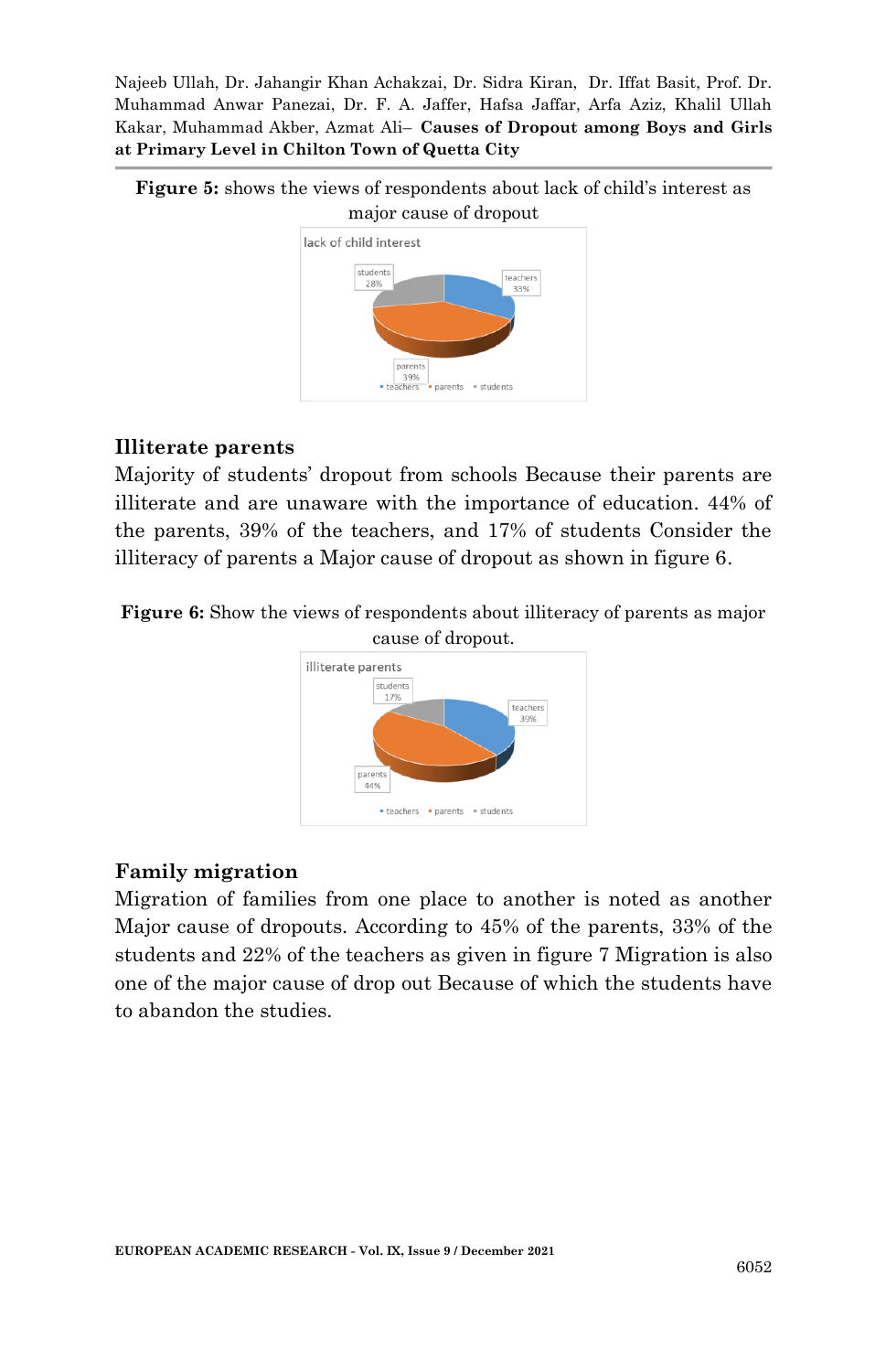**Figure 7:** shows the views of respondents about family migration as major cause of dropout.



# **Lack of facilities in schools**

Unavailability of basic facilities in the schools were observed by the researcher. Most of the schools were deprived of basic facilities like Suitable washrooms, furniture, gas, electricity, and boundary walls. The respondents 39% teachers, 33% students and 28% parents declared it as major cause of drop out as shown in figure 8.





### **Early marriages**

Most of the students especially female students abandoned their studies because of early marriages. 50% Parents were of the view that Instead of giving education to their daughters they mentally prepared them for marriages. The response of teachers was 44% and students 6% as given in figure 9.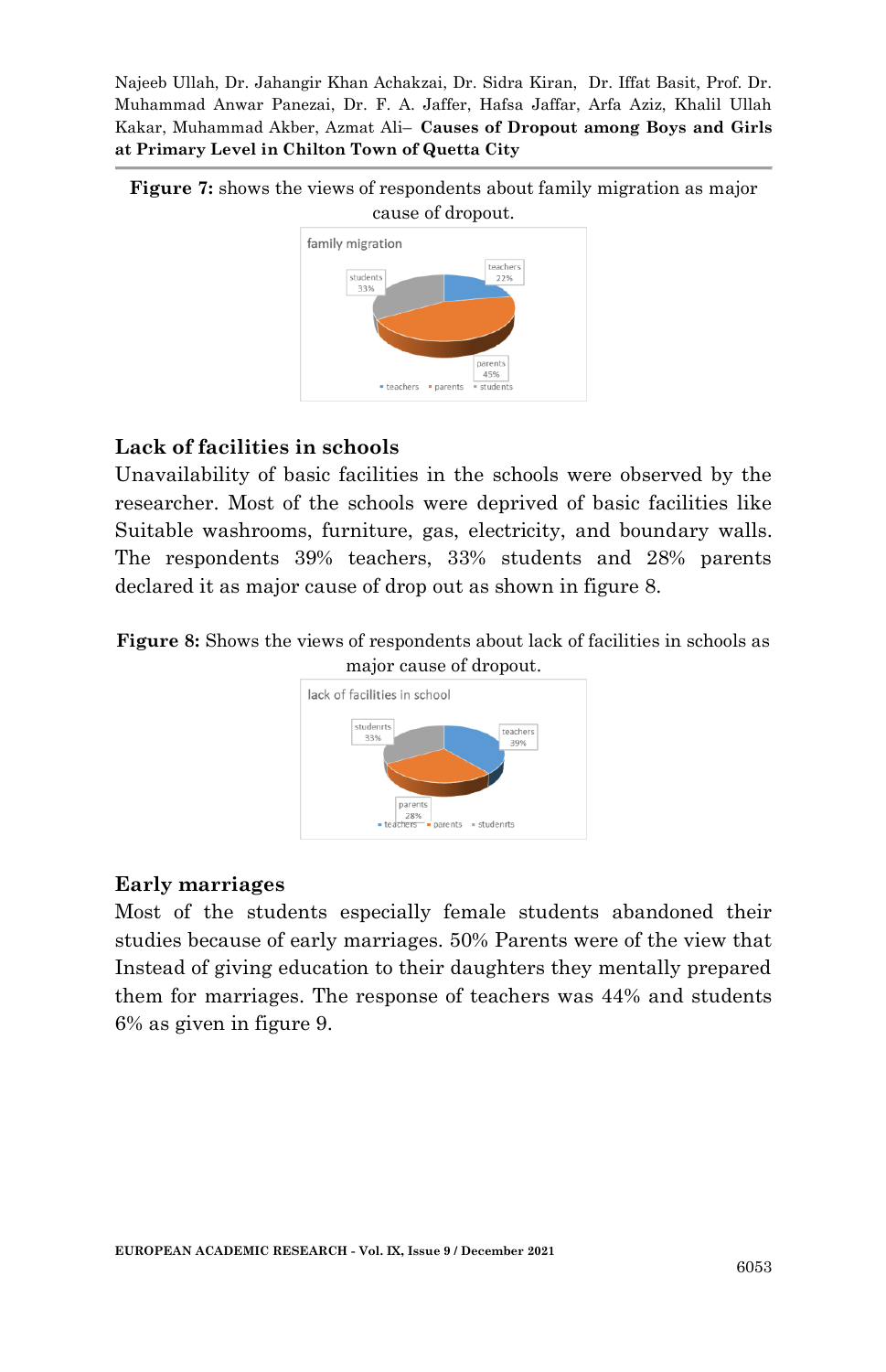**Figure 9**: Shows the views of respondents about early marriages as another major cause of dropout especially of female students.



#### **Child labour**

Most of the students Dropped out because of child labour as most of them belong to poor families and they work to earn some money 61% of the parents and 39% of the teachers considered child labour as major cause of dropout as shown in Figure 10.





#### **Poor curriculum**

According to 50% of the teachers as shown in figure 11 The curriculum in schools they teach is not According to the needs of students. 28% of the students were also not satisfied with the books in their bags, 22% parents consider it a burden on students.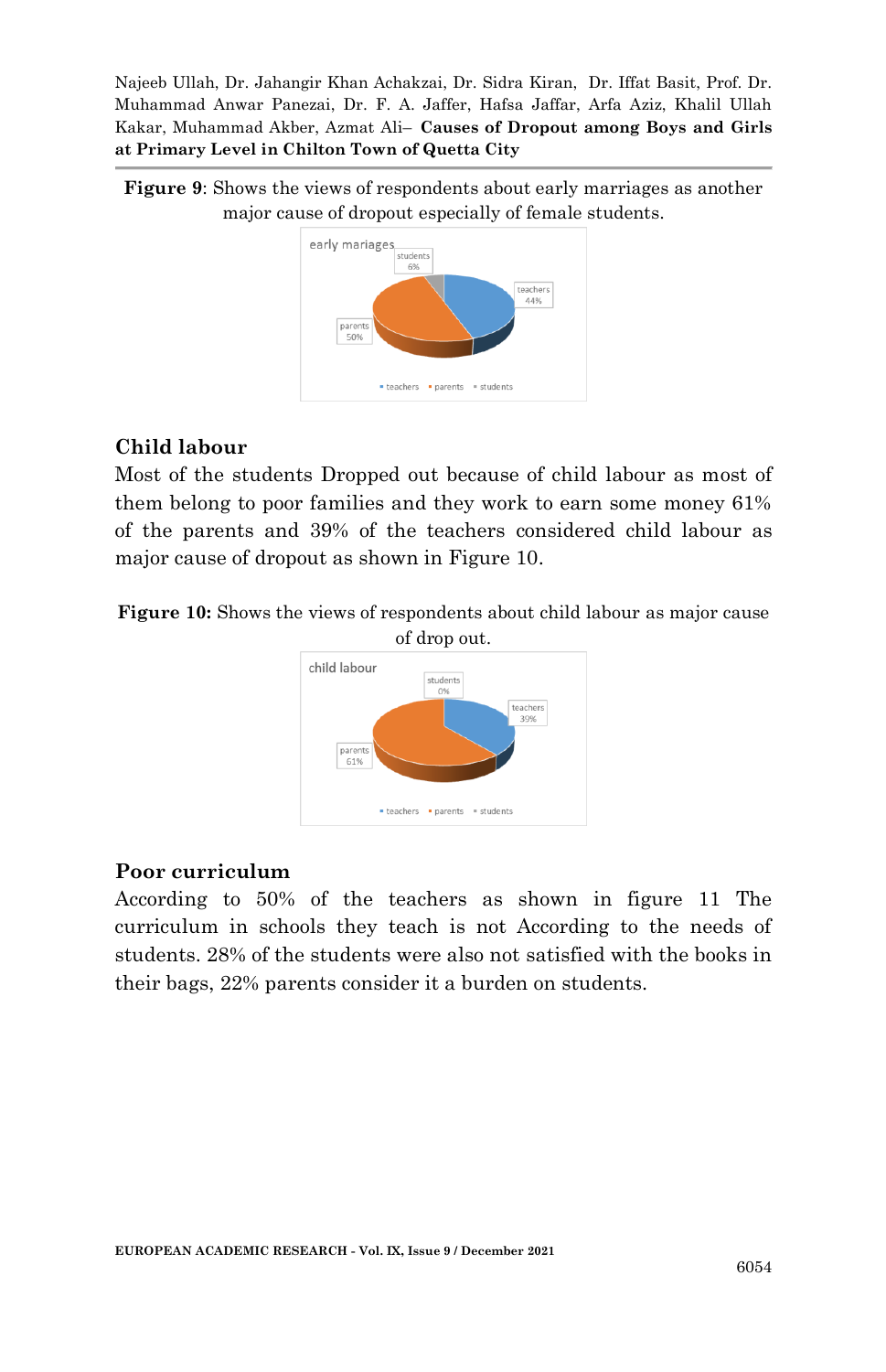**Figure 11:** Shows the views of respondents about poor curriculum designs as another major cause of dropout.



# **Negligence in check and balance by govt**

Proper and systematic supervision from govt was denied by 55% of the parents, 28% by the teachers, and 17% by the students for checking the performance of TEACHERS, LC"S/SUPERVISORS, DDEOS and DEOS and considered it a major cause of dropout as shown in figure 12.

**Figure 12:** Shows the views of respondents about the negligence in check and balance by the govt as major cause of dropout.



### **CONCLUSION AND RECOMMENDATIONS**

There were several causes of dropout but most major causes in the research area observed with this study Were poverty, Corporal punishment, distance of schools, early marriages, absenteeism of teachers, Migration of families, illiteracy of parents, Child labour and negligence in check and balance by government.

These and many more causes of dropout needs to be investigated and it is the responsibility of the government, Education department, NGOs, Teachers, parents, and community members to come forward for the solution of The problem, Government must have cheque and balance in this area, Ensuring the presence of teachers in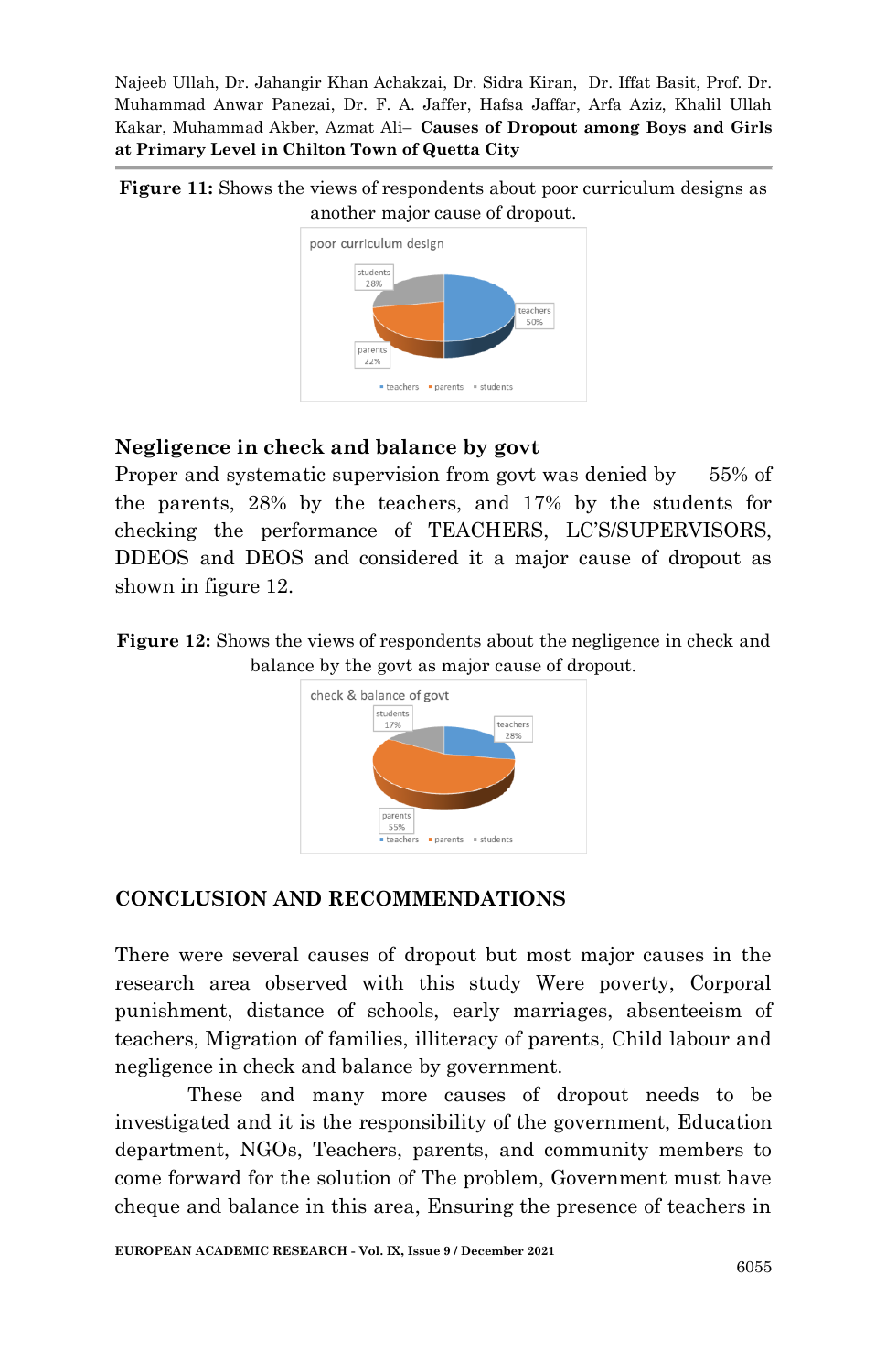the schools, paying regular visits to schools and Provide all basic facilities in all schools of this area.

#### **CONFLICT OF INTEREST**

There was no conflict of interest.

#### **FUNDING STATEMENT**

No funds had been received by the researcher for the completion of this study.

#### **ACKNOWLEDGMENT**

I am very thankful to my respected teacher **Dr. Jahangir Khan** whose academic supervision and support was always available for me. I am also thankful to the education department, all primary schools" teachers, students and parents of the students who participated in this study.

#### **REFERENCES**

1: Al\_l Quran (96)

2: Al $Quran$  (surah az zumar 39 1–9)

3: Al\_ Quran (2;31).

4: Al Hadees (sunan ibne Maja 224)

5: Al Hadees.

6: The missing third Huma Zia faran, zohair Zaidi, down 3 sep 2021.

7: Farooq, M.S Causes of primary school students" dropouts "Dropout in Punjab primary school teacher's perspective. Journal of elementary education, 26(1), 57-79.

8: Qian, z. and Sampson, L. B (1999). racial / Ethnic differences in educational aspirations of high school seniors. Sociological perspectives, 42,605-625.

9: Mr. Amir Hussain,2020.

10: unicef.

11: Ali Jan maqsood the News International Jan 19,2020.

12: Dr. Naveed sultana, Causes of dropout of female students at graduate level of education in Pakistan, City University research journal Malaysia PP 164-170,2017.

13: Hussain, A., Rehman, N., Qayyum, A. Bangash, S., Nazir, N. (2010). An Assessment of the Causes of Drop Outs in Primary Schools of Mountainous Areas of District Swat, Journal of Managerial Sciences, 4, 1.

14: Ali Murad soomro March 2016 v.6 issue 3.

15: Khan, M. A. (2018). The status of early childhood education in Pakistan: Inside stories. *Contemporary Issues in Early Childhood*, *19*(3), 3310-317.

16: Suhag, A. K., & Khan, N. (2020). National Educational Policies of Pakistan with reference to Social Justice: A *Critical* Analysis. *Global Educational Studies Review*, *3*, 166-174.